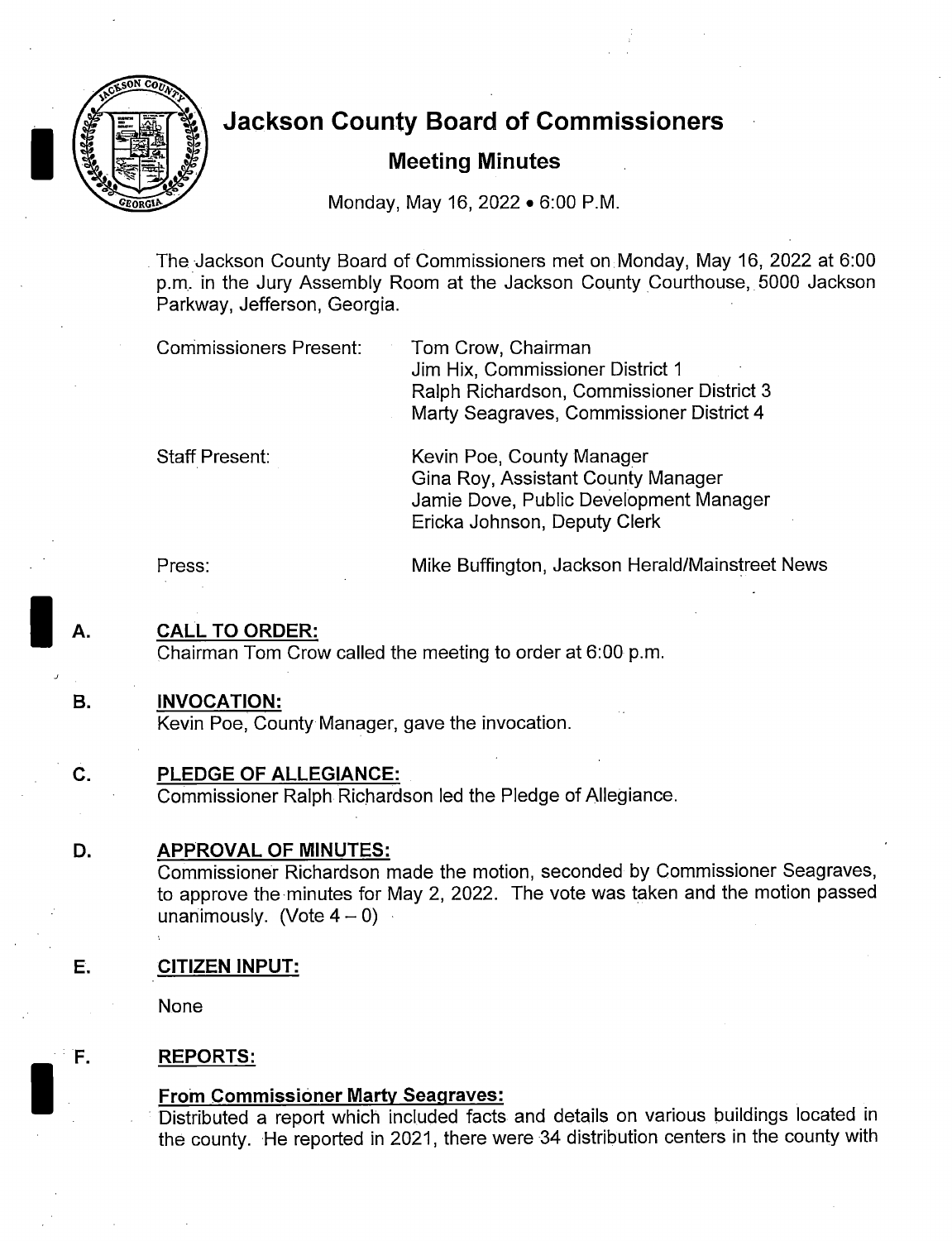Commission Minutes May 16, 2022 Page 3 of 10

Richardson made the motion, seconded by Commissioner Seagraves, to dedicate Tom White Road cul-de-sac as described in the staff report. Hearing no discussion, the vote was taken and the motion passed unanimously. (Vote  $4-0$ )

#### 6) Request to Relocate the Smith-White Cemetery: (Jamie Dove) To approve the relocation of the Smith-White Cemetery located on Bill Wright Road, specifically tax parcel 078 023B

Joel Logan, GIS Manager, presented a request to relocate the abandoned Smith-White Cemetery. He reported staff had thoroughly reviewed the application and added the applicant had diligently worked on this project for several years. The applicant had followed all guideless as outlined in O.C.G.A. 36-71-5 and had also implemented the genealogy plan to reach out to the descendants. Mr. Logan stated the board the descendants seemed to have a strong desire to relocate the remains to a closer location. He further stated the applicant had filed an addendum to have the remains relocated to the Pendergrass Baptist Church. Mr. Logan advised under the state code, the board could give a decision in writing, or have 30 days to ponder the decision. Also, if the applicant disagreed with the board's final decision, they could file an appeal in Superior Court.

Sandra Rollins, a resident of Douglasville, GA, addressed the board and reported Robert White and Nancy Hellena Smith, were her great-grandparents. She added the cemetery had not been properly protected or respected by the current landowners. She advised family members did not have appropriate access to the cemetery to preserve it. Moreover, she adamantly stated this was not an abandoned cemetery. She was opposed to the disturbance of the graves.

Chairman Crow also confirmed the cemetery was not abandoned. He had talked with several family members and they felt it was best to relocate the graves to the church<br>cemetery. Christopher Hamilton. County Attorney, opened the public hearing for Christopher Hamilton, County Attorney, opened the public hearing for comment. Matt McCord, 434 Green Street, Gainesville, GA, spoke on behalf of CBD Investments, the owner of the property. Matt Mattternes, a mortuary archeologist with New South Associates, spoke and confirmed the recovery will be completed in a professional and most respectful manner. There was no other opposition and the public hearing was closed.

Chairman Crow made the motion, seconded by Commissioner Hix, to relocate the Smith-White Cemetery. The vote was taken. Chairman Crow and Commissioner Hix voted in favor of the motion. Commissioners Richardson and Seagraves voted against the motion. (Vote  $2 - 2$ ) Mr. Hamilton noted with the vote, the item did not pass and will be held over to the next meeting.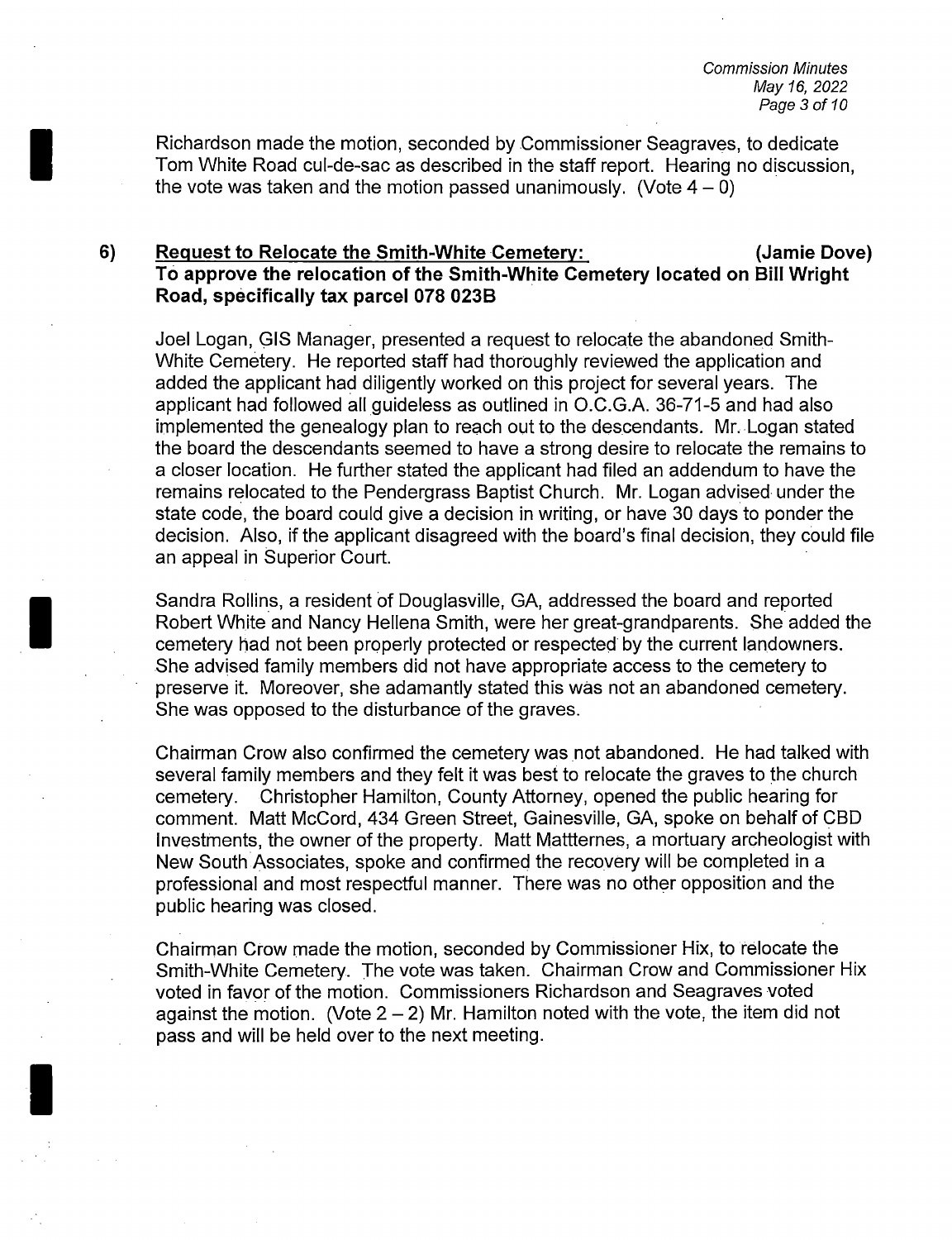#### 8a.) Municipal Association of Jackson County:

Kevin Poe, County Manager, reminded members the board had received a letter from the Municipal Association of Jackson County. The association represented all the mayors and cities in Jackson County. Mr. Poe acknowledged they had officially requested that the County agree to another extension of time to negotiate the Service Delivery Strategy. Commissioner Richardson made the motion, seconded by Commissioner Hix to amend the agenda to include this item. There was no discussion. The vote was taken and the motion passed unanimously. (Vote  $4-0$ )

Chairman Crow made the motion, seconded by Commissioner Seagraves, to approve the extension with a condition, that this will be the last extension the board will approve. Hearing no discussion, the vote was taken and the motion passed unanimously. (Vote  $4-0$ )

#### I. ZONING RELATED BUSINESS:

#### New Business:

9) RZ-22-0109 — Paul & Bridget Dawson, 74 Garner Rd., Braselton, GA; 4.65 acres; rezone from A-2 (Agricultural Rural Farm District) to A-R (Agricultural Residential District) in order to divide property into <sup>2</sup> tracts. (Map 117/Parcel 002D)

Planning Staff Recommendation: Approval Planning Commission Recommendation:

Jamie Dove, Public Development Manager, presented the staff report for RZ-22-0109. The applicant requested approval of a rezoning to from A-2 to A-R in order to split the property into two (2) tracts. The Planning Staff and Planning Commission recommended approval of the request.

Christopher Hamilton, County Attorney, opened the public hearing for comment. The applicant was not present. There was no opposition and the public hearing was closed. Commissioner Richardson made the motion, seconded by Commissioner Seagraves, to approve RZ-22- 0109. Hearing no discussion, the vote was taken and the motion passed unanimously. (Vote  $4 - 0$ )

10) RZ-22-0110 - Michael Nanni, 5259 Brockton Loop Rd., Jefferson, GA; 15.755 acres - Tract #4; rezone from PCFD (Planned Commercial Farm District) to A-R (Agricultural Residential District) to divide into 3+ acre tracts. (Map 039/Parcel 015F)

Planning Staff Recommendation: Approval w/ 1 condition Planning Commission Recommendation: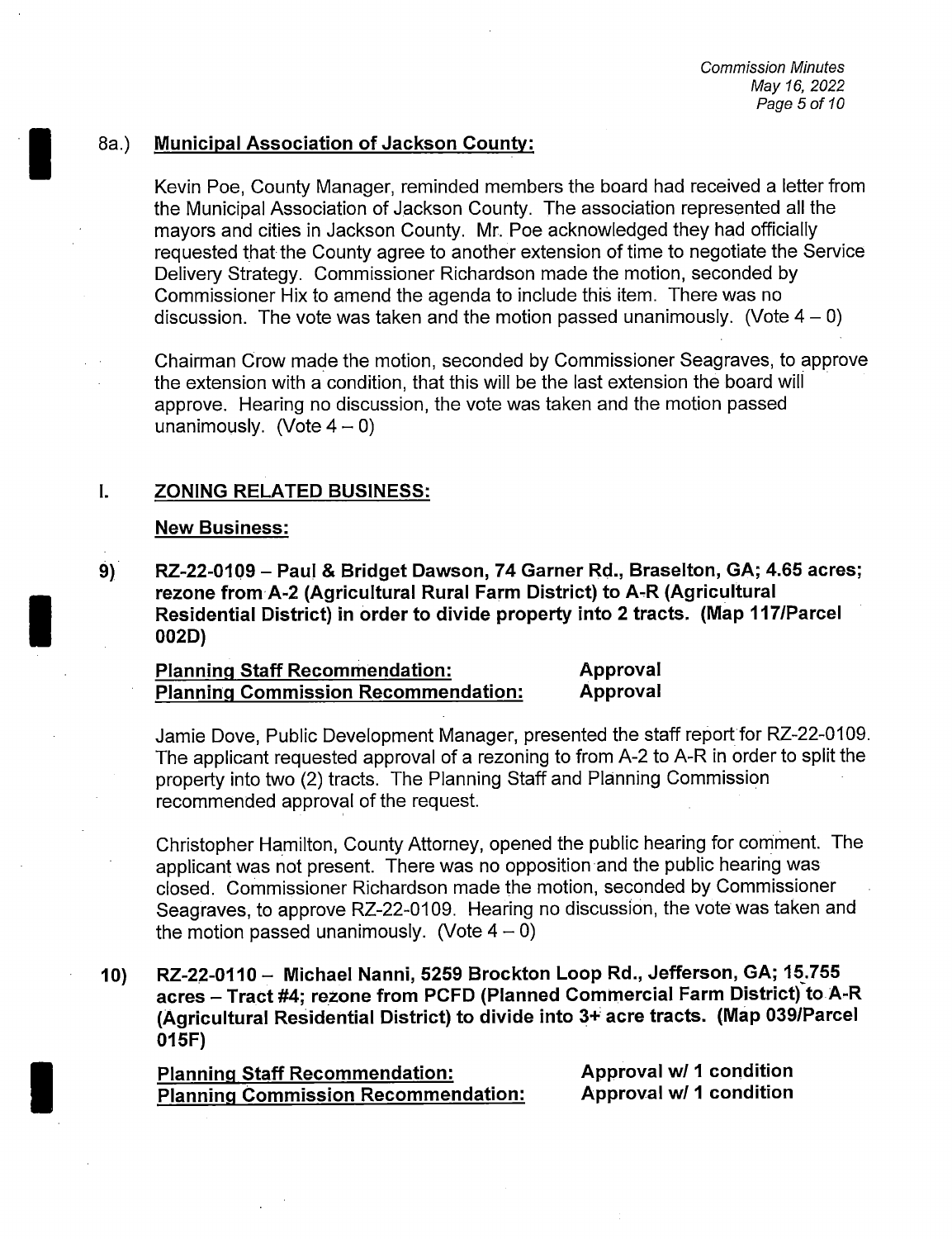12) RZ-22- 0116 - East Group Properties, 354 Tom White Road, Braselton, GA; 28 acres; rezone from A-2 ( Agricultural Rural Farm District) to L-I ( Light Industrial District) for <sup>a</sup> business park with two office distribution buildings. (Map 112/Parcel 004)

## Planning Staff Recommendation: Approval w/ 2 conditions Planning Commission Recommendation: Approval w/ 2 conditions

Jamie Dove, Public Development Manager, advised Items #12 and #13 were related and asked if the board wanted to combine the public hearings. The counselor for the applicant agreed to combine the public hearings. Ms. Dove reported the properties fronted on Tom White Road. Both applications were before the board to rezone from A-2 to L-<sup>I</sup> for light industrial. She explained the two buildings were planned for commercial in the front and distribution in the back. The buildings would total 250, 000 square feet or less. The Planning Staff and Planning Commission recommended approval with two (2) conditions.

- 1. The property currently has road frontage on Tom White Road. Tom White Road will be used for access to the property. The Jackson County Road Department will require upgrades to Tom White Road, from the intersection of Highway 124 to the property/proposed project entrance. Road upgrades to be determined by the Jackson County Road Department and the Georgia Department of Transportation at a later date.
- 2. All stream buffers and zoning buffers must be adhered to.

Christopher Hamilton, County Attorney, opened the public hearing for comment. Anre Washington, 1960 Satellite Boulevard, Duluth, GA addressed the board. He also distributed <sup>a</sup> handout. He advised plans were to build a facility to provide businesses a location to conduct business and to distribute their products. He added the applicant planned to build two buildings, one consisting of 190,000 square feet and another totaling 205,000 square feet. He reported this would be \$40 million dollar facility and would create 400 jobs. Mr. Washington was amenable to the two (2) recommended conditions.

John. Coleman, 325 Effingham Drive, Atlanta, GA addressed the board. He managed the eastern region of East Group Properties. He spoke on the quality of the current buildings and he reviewed their current customer base. There was no opposition to the request and the public hearing was closed. Commissioner Richardson made the motion, seconded by Commissioner Seagraves, to approve RZ-22- 0116 with two (2) conditions.

1. The property currently has road frontage on Tom White Road. Tom White Road will be used for access to the property. The Jackson County Road Department will require upgrades to Tom White Road, from the interse4ction of Highway 124 to the property/proposed project entrance. Road upgrades to be determined by the Jackson County Road Department and the Georgia